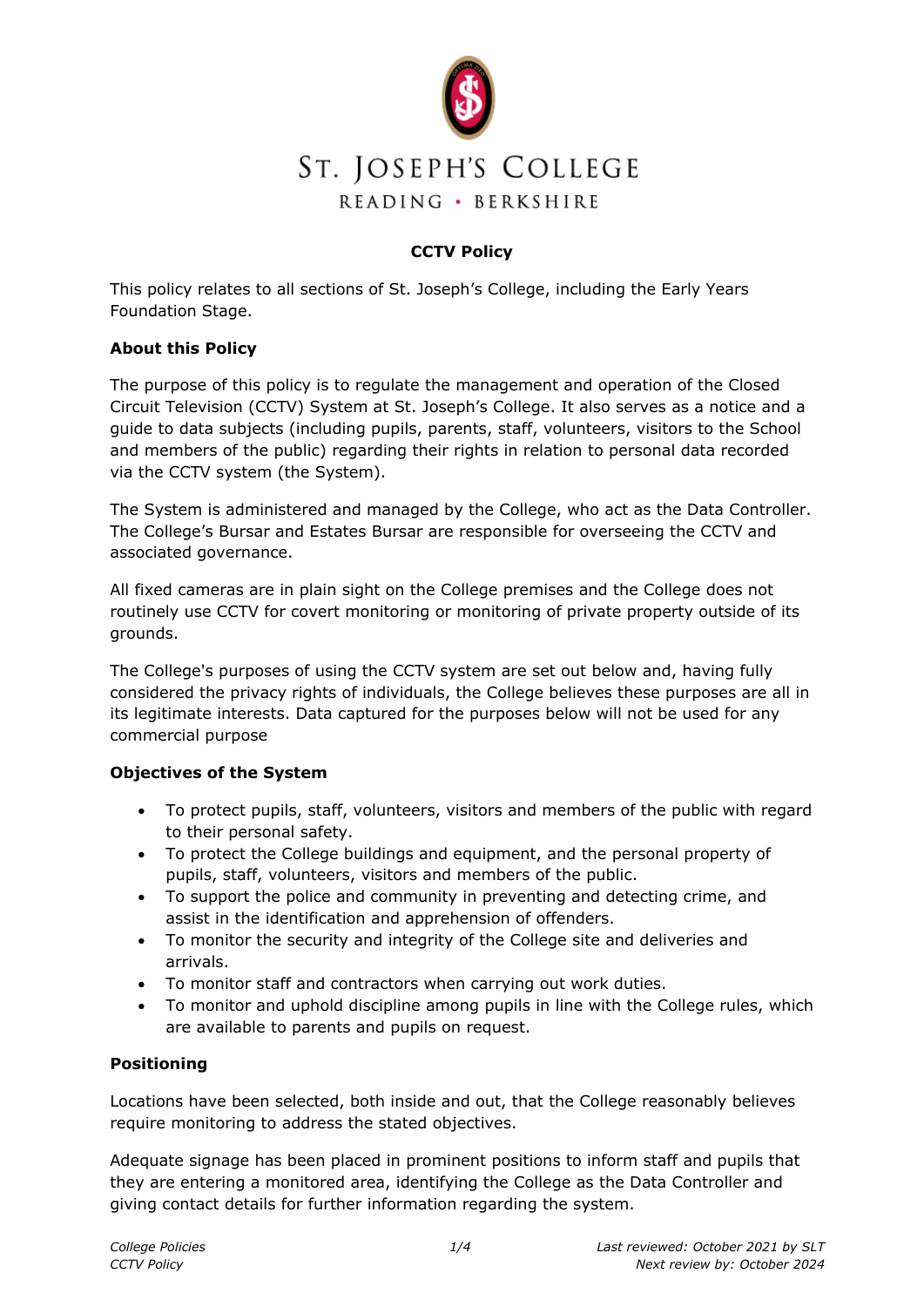

No images will be captured from areas in which individuals would have a heightened expectation of privacy, including changing and washroom facilities.

No images of public spaces will be captured except to a limited extent at site entrances.

#### **Operation**

The CCTV System will be operational 24 hours a day, every day of the year.

#### **Supervision of the System**

Only the Estates Bursar/ Bursar and authorised members of the Site Team and Bursary Office are authorised by the College to conduct routine supervision of the System.

Images will be viewed and/or monitored in a suitably secure and private area to minimise the likelihood of or opportunity for access to unauthorised persons.

#### **Storage of Data**

The day-to-day management of images will be the responsibility of the Estates Bursar.

Images will be stored for up to 4 weeks, and automatically over-written unless the College considers it reasonably necessary to retain for the pursuit of the objectives outlined above, or if lawfully required to by an appropriate third party such as the police or local authority.

Where such data is retained, it will be retained in accordance with the GDPR and the College's Data Protection Policy. Information including the date, time and length of the recording, as well as the locations covered, and groups or individuals recorded, will be recorded in the system log book.

#### **Access to Images**

Access to stored CCTV images will only be given to authorised persons, under the supervision of the Estates Bursar/Bursar in pursuance of the above objectives (or if there is some other overriding and lawful reason to grant such access).

Individuals also have the right to access personal data the College holds on them, including information held on the System, if it has been kept. The College will require specific details including at least to time, date and camera location before it can properly respond to any such requests. This right is subject to certain exemptions from access, including in some circumstances where others are identifiable.

The Bursar/Estates Bursar must satisfy themselves of the identity of any person wishing to view stored images or access the system and the legitimacy of the request. The following are examples when the Bursar/Estates Bursar may authorise access to CCTV images: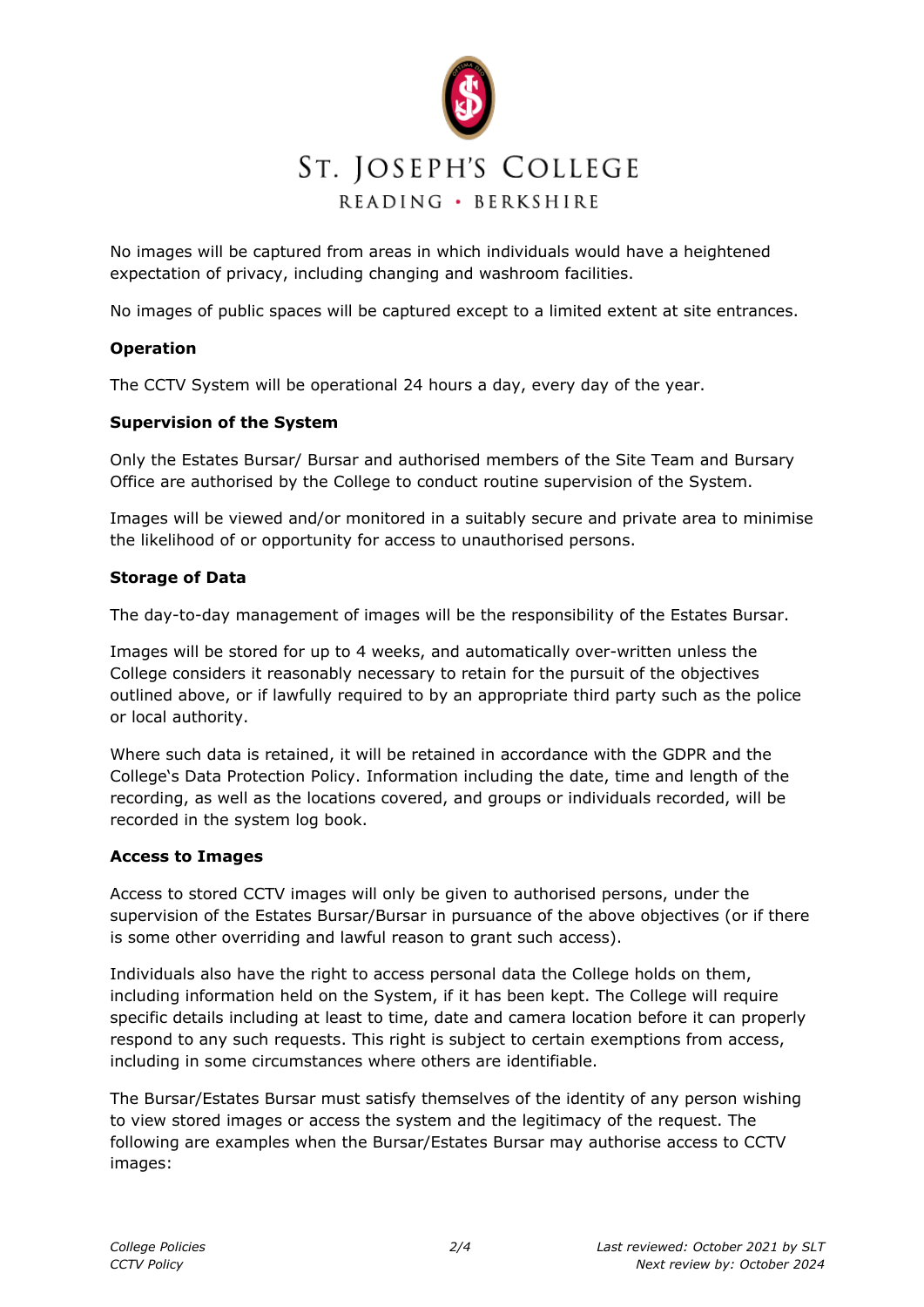

# ST. JOSEPH'S COLLEGE

## READING · BERKSHIRE

- Where required to do so by the Head, the Police or some relevant statutory authority;
- To make a report regarding suspected criminal behaviour;
- To enable the Designated Safeguarding Lead or his/her appointed deputy to examine behaviour which may give rise to any reasonable safeguarding concern;
- To assist the School in establishing facts in cases of unacceptable pupil behaviour, in which case, the parents/guardian will be informed as part of the School's management of a particular incident;
- To data subjects (or their legal representatives) pursuant to an access request under the GDPR.
- To the College's insurance company where required in order to pursue a claim for damage done to insured property; or
- In any other circumstances required under law or regulation.

Where images are disclosed, a record will be made in the system log book including the person viewing the images, the time of access, the reason for viewing the images, the details of images viewed and a crime incident number (if applicable).

Where images are provided to third parties, wherever practicable, steps will be taken to obscure images of non-relevant individuals.

## **Other CCTV systems**

The College does not own or manage third party CCTV systems, but may be provided by third parties with images of incidents where this in line with the objectives of the College's own CCTV policy and/or its rules.

For example, many pupils travel to School on coaches provided by third party contractors and a number of these coaches are equipped with CCTV systems. The College may use these in establishing facts in cases of unacceptable pupil behaviour, in which case the parents/guardian will be informed as part of the College's management of a particular incident.

#### **Complaints and queries**

Any complaints or queries in relation to the College's CCTV system, or its use of CCTV, or requests for copies, should be referred to the Bursar.